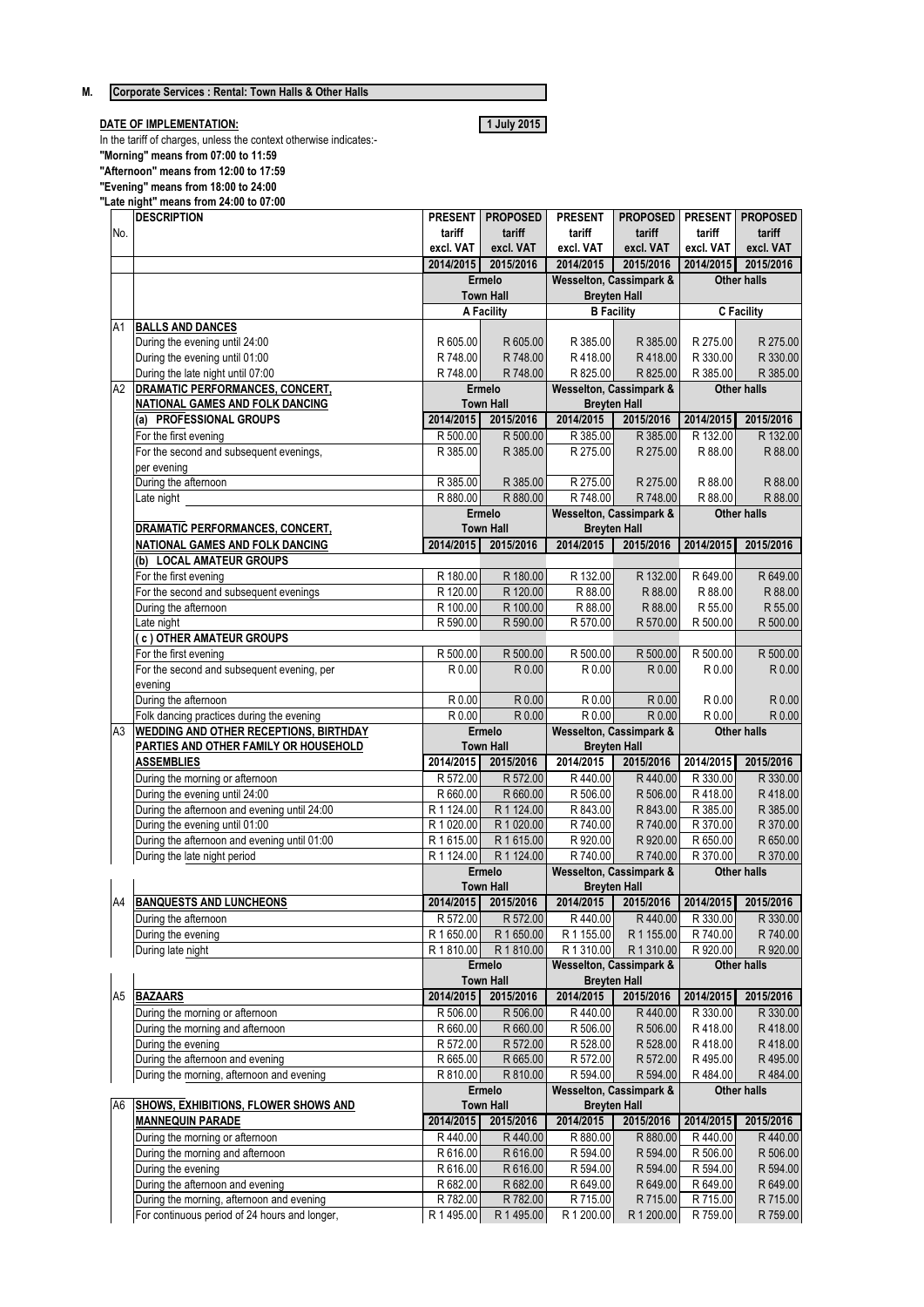| <b>Wesselton, Cassimpark &amp;</b><br>Ermelo<br><b>Town Hall</b><br><b>Breyten Hall</b><br>A7<br><b>SCHOOL CONCERTS, PRIZE-GIVINGS AND</b><br>2014/2015<br>2014/2015<br>2015/2016<br>2015/2016<br>2014/2015<br><b>EISTEDDFODS</b><br>2015/2016<br>During the morning or afternoon<br>R 88.00<br>R 198.00<br>R 198.00<br>R 132.00<br>R 132.00<br>R 88.00<br>R 370.00<br>R 132.00<br>During the morning and afternoon<br>R 370.00<br>R 198.00<br>R 198.00<br>R 132.00<br>During the evening<br>R 570.00<br>R 570.00<br>R 385.00<br>R 385.00<br>R 275.00<br>R 275.00<br>During the afternoon and evening<br>R 770.00<br>R 352.00<br>R 770.00<br>R 506.00<br>R 506.00<br>R 352.00<br>During the morning, afternoon and evening<br>R 903.00<br>R 903.00<br>R 572.00<br>R 572.00<br>R429.00<br>R429.00<br>R 1 500.00<br>Late night<br>R1110.00<br>R 740.00<br>R 740.00<br>R 1 500.00<br>R 1 110.00<br>Wesselton, Cassimpark &<br>Ermelo<br><b>Other halls</b><br><b>Town Hall</b><br><b>Breyten Hall</b><br>2015/2016<br>2014/2015<br>2014/2015<br>2015/2016<br>2014/2015<br><b>CHURCH SERVICES AND SACRED CONCERTS</b><br>2015/2016<br>A8<br>R 275.00<br>R 275.00<br>During the morning or afternoon<br>R440.00<br>R440.00<br>R 330.00<br>R 330.00<br>R 660.00<br>During the evening<br>R 660.00<br>R440.00<br>R440.00<br>R 330.00<br>R 330.00<br>R1111.00 R1111.00<br>R 825.00<br>R 825.00<br>R 550.00<br>R 550.00<br>Late night<br>Wesselton, Cassimpark &<br>Ermelo<br><b>Other halls</b><br><b>Breyten Hall</b><br><b>Town Hall</b><br>2015/2016<br>2014/2015<br>2014/2015<br>2015/2016<br>2014/2015<br>2015/2016<br>A <sub>9</sub><br><b>CONFERENCES, CONGRESSES AND SYMPOSIA</b><br>During the morning or afternoon<br>R429.00<br>R429.00<br>R 385.00<br>R 385.00<br>R 132.00<br>R 132.00<br>R 539.00<br>During the morning and afternoon<br>R 539.00<br>R 140.00<br>R 140.00<br>R 90.00<br>R 90.00<br>During the evening<br>R 539.00<br>R 70.00<br>R 539.00<br>R 112.00<br>R 112.00<br>R 70.00<br>During the afternoon and evening<br>R 693.00<br>R 693.00<br>R 215.00<br>R 215.00<br>R 112.00<br>R 112.00<br>During the morning, afternoon and evening<br>R 863.00<br>R 863.00<br>R 347.20<br>R 348.00<br>R 222.00<br>R 222.00<br>R 1 500.00<br>During late night<br>R 840.00<br>R 840.00<br>R 560.00<br>R 560.00<br>R 1 500.00<br>Wesselton, Cassimpark &<br>Ermelo<br><b>Other halls</b><br><b>Town Hall</b><br><b>Breyten Hall</b><br>A10 PARTY-POLITICAL MEETINGS<br>2014/2015<br>2015/2016<br>2014/2015<br>2015/2016<br>2014/2015<br>2015/2016<br>During the morning or afternoon<br>R 275.00<br>R429.00<br>R429.00<br>R 275.00<br>R 132.00<br>R 132.00<br>R480.00<br>R 352.00<br>R 220.00<br>During the evening<br>R480.00<br>R 352.00<br>R 220.00<br>R 1 370.00<br>During late night<br>R462.00<br>R440.00<br>R 1 370.00<br>R462.00<br>R440.00<br><b>Wesselton, Cassimpark &amp;</b><br>Ermelo<br><b>Other halls</b><br><b>Town Hall</b><br><b>Breyten Hall</b><br>A11 BIOSCOPE AND FILM SHOWS<br>2014/2015<br>2015/2016<br>2014/2015<br>2014/2015<br>2015/2016<br>2015/2016<br>During the morning or afternoon<br>R 385.00<br>R 385.00<br>R 275.00<br>R 275.00<br>R 200.00<br>R 200.00<br>R462.00<br>During the morning and afternoon<br>R 352.00<br>R 352.00<br>R 275.00<br>R 275.00<br>R462.00<br>During the evening<br>R 572.00<br>R462.00<br>R 385.00<br>R 572.00<br>R462.00<br>R 385.00<br><b>Wesselton, Cassimpark &amp;</b><br>Ermelo<br><b>Other halls</b><br><b>Town Hall</b><br><b>Breyten Hall</b><br>A12 CHRISTMAS TREE FUNCTIONS<br>2014/2015<br>2015/2016<br>2014/2015<br>2015/2016<br>2014/2015<br>2015/2016<br>R460.00<br>During the morning or afternoon<br>R460.00<br>R 236.50<br>R 237.00<br>R 370.00<br>R 370.00<br>R 550.00<br>R 286.00<br>During the evening<br>R 550.00<br>R 286.00<br>R460.00<br>R460.00<br><b>Wesselton, Cassimpark &amp;</b><br>Ermelo<br><b>Other halls</b><br>A13 BOXING AND WRESTLING TOURNAMENTS<br><b>Town Hall</b><br><b>Breyten Hall</b><br>2014/2015 2015/2016 2014/2015 2015/2016 2014/2015 2015/2016<br>A14 PROFESSIONAL GROUPS<br>R 539.00<br>R480.00<br>During the afternoon<br>R 539.00<br>R480.00<br>R480.00<br>R480.00<br>During the evening<br>R 570.00<br>R480.00<br>R 570.00<br>R480.00<br>R480.00<br>R480.00<br>During the afternoon and evening<br>R 770.00<br>R 550.00<br>R480.00<br>R480.00<br>R 770.00<br>R 550.00<br><b>Wesselton, Cassimpark &amp;</b><br>Ermelo<br><b>Other halls</b><br>A15 AMATEUR GROUPS<br><b>Town Hall</b><br><b>Breyten Hall</b><br>2014/2015<br>2015/2016<br>2014/2015<br>2015/2016<br>2014/2015<br>2015/2016<br>R 245.00<br>R 245.00<br>R 222.00<br>R 222.00<br>R 170.00<br>R 170.00<br>During the afternoon<br>During the evening<br>R 270.00<br>R 270.00<br>R 227.00<br>R 227.00<br>R 190.00<br>R 190.00<br>During the afternoon and evening<br>R 270.00<br>R450.00<br>R450.00<br>R 270.00<br>R 230.00<br>R 230.00<br>A16 FUNCTIONS AND OTHER ENTERTAINMENTS<br><b>Wesselton, Cassimpark &amp;</b><br>Ermelo<br><b>Other halls</b><br><b>Town Hall</b><br><b>Breyten Hall</b><br><b>NOT SPECIFIED ELSEWHERE</b><br>2014/2015<br>2015/2016<br>2014/2015<br>2014/2015<br>2015/2016<br>2015/2016<br>R 270.00<br>R 270.00<br>R 178.00<br>R 145.00<br>During the morning or afternoon<br>R 178.00<br>R 145.00<br>During the morning and afternoon<br>R 740.00<br>R 740.00<br>R 370.00<br>R 240.00<br>R 370.00<br>R 240.00<br>During the evening<br>R 595.00<br>R 595.00<br>R 310.00<br>R 310.00<br>R 300.00<br>R 300.00<br>During the afternoon and evening<br>R 850.00<br>R 850.00<br>R 340.00<br>R 650.00<br>R 650.00<br>R 340.00<br>During the morning, afternoon and evening<br>R 1 110.00<br>R 850.00<br>R 385.00<br>R 385.00<br>R 1 110.00<br>R 850.00<br>R 1 500.00<br>During the late night<br>R 1 110.00<br>R 740.00<br>R 740.00<br>R 1 500.00<br>R 1 110.00<br>Ermelo<br><b>Wesselton, Cassimpark &amp;</b><br><b>Other halls</b><br>A17 REHEARSALS<br><b>Town Hall</b><br><b>Breyten Hall</b><br>2014/2015<br>2015/2016<br>2014/2015<br>2014/2015<br>DURING THE MORNING OR AFTERNOON<br>2015/2016<br>2015/2016<br>R 240.00<br>R 240.00<br>R 190.00<br>R 88.00<br>Professional<br>R 190.00<br>R 88.00<br>R 185.00<br>R 185.00<br>R 150.00<br>R 150.00<br>R 60.00<br>R 60.00<br>Amateur<br>Educational, religious or charitable Institutions<br>R 185.00<br>R 185.00<br>R 90.00<br>R 90.00<br>R 60.00<br>R 60.00<br><b>DURING THE EVENINGS</b><br>2014/2015<br>2015/2016<br>2014/2015<br>2015/2016<br>2014/2015<br>2015/2016<br>R 190.00<br>Professional<br>R460.00<br>R460.00<br>R 340.00<br>R 340.00<br>R 190.00<br>Amateur<br>R 185.00<br>R 185.00<br>R 150.00<br>R 150.00<br>R 90.00<br>R 90.00 | for each 24 hours or part thereof |  |  |             |  |  |
|------------------------------------------------------------------------------------------------------------------------------------------------------------------------------------------------------------------------------------------------------------------------------------------------------------------------------------------------------------------------------------------------------------------------------------------------------------------------------------------------------------------------------------------------------------------------------------------------------------------------------------------------------------------------------------------------------------------------------------------------------------------------------------------------------------------------------------------------------------------------------------------------------------------------------------------------------------------------------------------------------------------------------------------------------------------------------------------------------------------------------------------------------------------------------------------------------------------------------------------------------------------------------------------------------------------------------------------------------------------------------------------------------------------------------------------------------------------------------------------------------------------------------------------------------------------------------------------------------------------------------------------------------------------------------------------------------------------------------------------------------------------------------------------------------------------------------------------------------------------------------------------------------------------------------------------------------------------------------------------------------------------------------------------------------------------------------------------------------------------------------------------------------------------------------------------------------------------------------------------------------------------------------------------------------------------------------------------------------------------------------------------------------------------------------------------------------------------------------------------------------------------------------------------------------------------------------------------------------------------------------------------------------------------------------------------------------------------------------------------------------------------------------------------------------------------------------------------------------------------------------------------------------------------------------------------------------------------------------------------------------------------------------------------------------------------------------------------------------------------------------------------------------------------------------------------------------------------------------------------------------------------------------------------------------------------------------------------------------------------------------------------------------------------------------------------------------------------------------------------------------------------------------------------------------------------------------------------------------------------------------------------------------------------------------------------------------------------------------------------------------------------------------------------------------------------------------------------------------------------------------------------------------------------------------------------------------------------------------------------------------------------------------------------------------------------------------------------------------------------------------------------------------------------------------------------------------------------------------------------------------------------------------------------------------------------------------------------------------------------------------------------------------------------------------------------------------------------------------------------------------------------------------------------------------------------------------------------------------------------------------------------------------------------------------------------------------------------------------------------------------------------------------------------------------------------------------------------------------------------------------------------------------------------------------------------------------------------------------------------------------------------------------------------------------------------------------------------------------------------------------------------------------------------------------------------------------------------------------------------------------------------------------------------------------------------------------------------------------------------------------------------------------------------------------------------------------------------------------------------------------------------------------------------------------------------------------------------------------------------------------------------------------------------------------------------------------------------------------------------------------------------------------------------------------------------------------------------------------------------------------------------------------------------------------------------------------------------------------------------------------------------------------------------------------------------------------------------------------------------------------------------------------------------------------------------------------------------------------------------------------------------------------------------------------------------------------------------------------------------------------------------------------------------------------------------------------------------------------------------------------------------------------------------------------------------------------------------------------------------------------------------------------------------------------------------------------------------|-----------------------------------|--|--|-------------|--|--|
|                                                                                                                                                                                                                                                                                                                                                                                                                                                                                                                                                                                                                                                                                                                                                                                                                                                                                                                                                                                                                                                                                                                                                                                                                                                                                                                                                                                                                                                                                                                                                                                                                                                                                                                                                                                                                                                                                                                                                                                                                                                                                                                                                                                                                                                                                                                                                                                                                                                                                                                                                                                                                                                                                                                                                                                                                                                                                                                                                                                                                                                                                                                                                                                                                                                                                                                                                                                                                                                                                                                                                                                                                                                                                                                                                                                                                                                                                                                                                                                                                                                                                                                                                                                                                                                                                                                                                                                                                                                                                                                                                                                                                                                                                                                                                                                                                                                                                                                                                                                                                                                                                                                                                                                                                                                                                                                                                                                                                                                                                                                                                                                                                                                                                                                                                                                                                                                                                                                                                                                                                                                                                                                                                                                                                                                                                                                                                                                                                                                                                                                                                                                                                                                                                                                  |                                   |  |  | Other halls |  |  |
|                                                                                                                                                                                                                                                                                                                                                                                                                                                                                                                                                                                                                                                                                                                                                                                                                                                                                                                                                                                                                                                                                                                                                                                                                                                                                                                                                                                                                                                                                                                                                                                                                                                                                                                                                                                                                                                                                                                                                                                                                                                                                                                                                                                                                                                                                                                                                                                                                                                                                                                                                                                                                                                                                                                                                                                                                                                                                                                                                                                                                                                                                                                                                                                                                                                                                                                                                                                                                                                                                                                                                                                                                                                                                                                                                                                                                                                                                                                                                                                                                                                                                                                                                                                                                                                                                                                                                                                                                                                                                                                                                                                                                                                                                                                                                                                                                                                                                                                                                                                                                                                                                                                                                                                                                                                                                                                                                                                                                                                                                                                                                                                                                                                                                                                                                                                                                                                                                                                                                                                                                                                                                                                                                                                                                                                                                                                                                                                                                                                                                                                                                                                                                                                                                                                  |                                   |  |  |             |  |  |
|                                                                                                                                                                                                                                                                                                                                                                                                                                                                                                                                                                                                                                                                                                                                                                                                                                                                                                                                                                                                                                                                                                                                                                                                                                                                                                                                                                                                                                                                                                                                                                                                                                                                                                                                                                                                                                                                                                                                                                                                                                                                                                                                                                                                                                                                                                                                                                                                                                                                                                                                                                                                                                                                                                                                                                                                                                                                                                                                                                                                                                                                                                                                                                                                                                                                                                                                                                                                                                                                                                                                                                                                                                                                                                                                                                                                                                                                                                                                                                                                                                                                                                                                                                                                                                                                                                                                                                                                                                                                                                                                                                                                                                                                                                                                                                                                                                                                                                                                                                                                                                                                                                                                                                                                                                                                                                                                                                                                                                                                                                                                                                                                                                                                                                                                                                                                                                                                                                                                                                                                                                                                                                                                                                                                                                                                                                                                                                                                                                                                                                                                                                                                                                                                                                                  |                                   |  |  |             |  |  |
|                                                                                                                                                                                                                                                                                                                                                                                                                                                                                                                                                                                                                                                                                                                                                                                                                                                                                                                                                                                                                                                                                                                                                                                                                                                                                                                                                                                                                                                                                                                                                                                                                                                                                                                                                                                                                                                                                                                                                                                                                                                                                                                                                                                                                                                                                                                                                                                                                                                                                                                                                                                                                                                                                                                                                                                                                                                                                                                                                                                                                                                                                                                                                                                                                                                                                                                                                                                                                                                                                                                                                                                                                                                                                                                                                                                                                                                                                                                                                                                                                                                                                                                                                                                                                                                                                                                                                                                                                                                                                                                                                                                                                                                                                                                                                                                                                                                                                                                                                                                                                                                                                                                                                                                                                                                                                                                                                                                                                                                                                                                                                                                                                                                                                                                                                                                                                                                                                                                                                                                                                                                                                                                                                                                                                                                                                                                                                                                                                                                                                                                                                                                                                                                                                                                  |                                   |  |  |             |  |  |
|                                                                                                                                                                                                                                                                                                                                                                                                                                                                                                                                                                                                                                                                                                                                                                                                                                                                                                                                                                                                                                                                                                                                                                                                                                                                                                                                                                                                                                                                                                                                                                                                                                                                                                                                                                                                                                                                                                                                                                                                                                                                                                                                                                                                                                                                                                                                                                                                                                                                                                                                                                                                                                                                                                                                                                                                                                                                                                                                                                                                                                                                                                                                                                                                                                                                                                                                                                                                                                                                                                                                                                                                                                                                                                                                                                                                                                                                                                                                                                                                                                                                                                                                                                                                                                                                                                                                                                                                                                                                                                                                                                                                                                                                                                                                                                                                                                                                                                                                                                                                                                                                                                                                                                                                                                                                                                                                                                                                                                                                                                                                                                                                                                                                                                                                                                                                                                                                                                                                                                                                                                                                                                                                                                                                                                                                                                                                                                                                                                                                                                                                                                                                                                                                                                                  |                                   |  |  |             |  |  |
|                                                                                                                                                                                                                                                                                                                                                                                                                                                                                                                                                                                                                                                                                                                                                                                                                                                                                                                                                                                                                                                                                                                                                                                                                                                                                                                                                                                                                                                                                                                                                                                                                                                                                                                                                                                                                                                                                                                                                                                                                                                                                                                                                                                                                                                                                                                                                                                                                                                                                                                                                                                                                                                                                                                                                                                                                                                                                                                                                                                                                                                                                                                                                                                                                                                                                                                                                                                                                                                                                                                                                                                                                                                                                                                                                                                                                                                                                                                                                                                                                                                                                                                                                                                                                                                                                                                                                                                                                                                                                                                                                                                                                                                                                                                                                                                                                                                                                                                                                                                                                                                                                                                                                                                                                                                                                                                                                                                                                                                                                                                                                                                                                                                                                                                                                                                                                                                                                                                                                                                                                                                                                                                                                                                                                                                                                                                                                                                                                                                                                                                                                                                                                                                                                                                  |                                   |  |  |             |  |  |
|                                                                                                                                                                                                                                                                                                                                                                                                                                                                                                                                                                                                                                                                                                                                                                                                                                                                                                                                                                                                                                                                                                                                                                                                                                                                                                                                                                                                                                                                                                                                                                                                                                                                                                                                                                                                                                                                                                                                                                                                                                                                                                                                                                                                                                                                                                                                                                                                                                                                                                                                                                                                                                                                                                                                                                                                                                                                                                                                                                                                                                                                                                                                                                                                                                                                                                                                                                                                                                                                                                                                                                                                                                                                                                                                                                                                                                                                                                                                                                                                                                                                                                                                                                                                                                                                                                                                                                                                                                                                                                                                                                                                                                                                                                                                                                                                                                                                                                                                                                                                                                                                                                                                                                                                                                                                                                                                                                                                                                                                                                                                                                                                                                                                                                                                                                                                                                                                                                                                                                                                                                                                                                                                                                                                                                                                                                                                                                                                                                                                                                                                                                                                                                                                                                                  |                                   |  |  |             |  |  |
|                                                                                                                                                                                                                                                                                                                                                                                                                                                                                                                                                                                                                                                                                                                                                                                                                                                                                                                                                                                                                                                                                                                                                                                                                                                                                                                                                                                                                                                                                                                                                                                                                                                                                                                                                                                                                                                                                                                                                                                                                                                                                                                                                                                                                                                                                                                                                                                                                                                                                                                                                                                                                                                                                                                                                                                                                                                                                                                                                                                                                                                                                                                                                                                                                                                                                                                                                                                                                                                                                                                                                                                                                                                                                                                                                                                                                                                                                                                                                                                                                                                                                                                                                                                                                                                                                                                                                                                                                                                                                                                                                                                                                                                                                                                                                                                                                                                                                                                                                                                                                                                                                                                                                                                                                                                                                                                                                                                                                                                                                                                                                                                                                                                                                                                                                                                                                                                                                                                                                                                                                                                                                                                                                                                                                                                                                                                                                                                                                                                                                                                                                                                                                                                                                                                  |                                   |  |  |             |  |  |
|                                                                                                                                                                                                                                                                                                                                                                                                                                                                                                                                                                                                                                                                                                                                                                                                                                                                                                                                                                                                                                                                                                                                                                                                                                                                                                                                                                                                                                                                                                                                                                                                                                                                                                                                                                                                                                                                                                                                                                                                                                                                                                                                                                                                                                                                                                                                                                                                                                                                                                                                                                                                                                                                                                                                                                                                                                                                                                                                                                                                                                                                                                                                                                                                                                                                                                                                                                                                                                                                                                                                                                                                                                                                                                                                                                                                                                                                                                                                                                                                                                                                                                                                                                                                                                                                                                                                                                                                                                                                                                                                                                                                                                                                                                                                                                                                                                                                                                                                                                                                                                                                                                                                                                                                                                                                                                                                                                                                                                                                                                                                                                                                                                                                                                                                                                                                                                                                                                                                                                                                                                                                                                                                                                                                                                                                                                                                                                                                                                                                                                                                                                                                                                                                                                                  |                                   |  |  |             |  |  |
|                                                                                                                                                                                                                                                                                                                                                                                                                                                                                                                                                                                                                                                                                                                                                                                                                                                                                                                                                                                                                                                                                                                                                                                                                                                                                                                                                                                                                                                                                                                                                                                                                                                                                                                                                                                                                                                                                                                                                                                                                                                                                                                                                                                                                                                                                                                                                                                                                                                                                                                                                                                                                                                                                                                                                                                                                                                                                                                                                                                                                                                                                                                                                                                                                                                                                                                                                                                                                                                                                                                                                                                                                                                                                                                                                                                                                                                                                                                                                                                                                                                                                                                                                                                                                                                                                                                                                                                                                                                                                                                                                                                                                                                                                                                                                                                                                                                                                                                                                                                                                                                                                                                                                                                                                                                                                                                                                                                                                                                                                                                                                                                                                                                                                                                                                                                                                                                                                                                                                                                                                                                                                                                                                                                                                                                                                                                                                                                                                                                                                                                                                                                                                                                                                                                  |                                   |  |  |             |  |  |
|                                                                                                                                                                                                                                                                                                                                                                                                                                                                                                                                                                                                                                                                                                                                                                                                                                                                                                                                                                                                                                                                                                                                                                                                                                                                                                                                                                                                                                                                                                                                                                                                                                                                                                                                                                                                                                                                                                                                                                                                                                                                                                                                                                                                                                                                                                                                                                                                                                                                                                                                                                                                                                                                                                                                                                                                                                                                                                                                                                                                                                                                                                                                                                                                                                                                                                                                                                                                                                                                                                                                                                                                                                                                                                                                                                                                                                                                                                                                                                                                                                                                                                                                                                                                                                                                                                                                                                                                                                                                                                                                                                                                                                                                                                                                                                                                                                                                                                                                                                                                                                                                                                                                                                                                                                                                                                                                                                                                                                                                                                                                                                                                                                                                                                                                                                                                                                                                                                                                                                                                                                                                                                                                                                                                                                                                                                                                                                                                                                                                                                                                                                                                                                                                                                                  |                                   |  |  |             |  |  |
|                                                                                                                                                                                                                                                                                                                                                                                                                                                                                                                                                                                                                                                                                                                                                                                                                                                                                                                                                                                                                                                                                                                                                                                                                                                                                                                                                                                                                                                                                                                                                                                                                                                                                                                                                                                                                                                                                                                                                                                                                                                                                                                                                                                                                                                                                                                                                                                                                                                                                                                                                                                                                                                                                                                                                                                                                                                                                                                                                                                                                                                                                                                                                                                                                                                                                                                                                                                                                                                                                                                                                                                                                                                                                                                                                                                                                                                                                                                                                                                                                                                                                                                                                                                                                                                                                                                                                                                                                                                                                                                                                                                                                                                                                                                                                                                                                                                                                                                                                                                                                                                                                                                                                                                                                                                                                                                                                                                                                                                                                                                                                                                                                                                                                                                                                                                                                                                                                                                                                                                                                                                                                                                                                                                                                                                                                                                                                                                                                                                                                                                                                                                                                                                                                                                  |                                   |  |  |             |  |  |
|                                                                                                                                                                                                                                                                                                                                                                                                                                                                                                                                                                                                                                                                                                                                                                                                                                                                                                                                                                                                                                                                                                                                                                                                                                                                                                                                                                                                                                                                                                                                                                                                                                                                                                                                                                                                                                                                                                                                                                                                                                                                                                                                                                                                                                                                                                                                                                                                                                                                                                                                                                                                                                                                                                                                                                                                                                                                                                                                                                                                                                                                                                                                                                                                                                                                                                                                                                                                                                                                                                                                                                                                                                                                                                                                                                                                                                                                                                                                                                                                                                                                                                                                                                                                                                                                                                                                                                                                                                                                                                                                                                                                                                                                                                                                                                                                                                                                                                                                                                                                                                                                                                                                                                                                                                                                                                                                                                                                                                                                                                                                                                                                                                                                                                                                                                                                                                                                                                                                                                                                                                                                                                                                                                                                                                                                                                                                                                                                                                                                                                                                                                                                                                                                                                                  |                                   |  |  |             |  |  |
|                                                                                                                                                                                                                                                                                                                                                                                                                                                                                                                                                                                                                                                                                                                                                                                                                                                                                                                                                                                                                                                                                                                                                                                                                                                                                                                                                                                                                                                                                                                                                                                                                                                                                                                                                                                                                                                                                                                                                                                                                                                                                                                                                                                                                                                                                                                                                                                                                                                                                                                                                                                                                                                                                                                                                                                                                                                                                                                                                                                                                                                                                                                                                                                                                                                                                                                                                                                                                                                                                                                                                                                                                                                                                                                                                                                                                                                                                                                                                                                                                                                                                                                                                                                                                                                                                                                                                                                                                                                                                                                                                                                                                                                                                                                                                                                                                                                                                                                                                                                                                                                                                                                                                                                                                                                                                                                                                                                                                                                                                                                                                                                                                                                                                                                                                                                                                                                                                                                                                                                                                                                                                                                                                                                                                                                                                                                                                                                                                                                                                                                                                                                                                                                                                                                  |                                   |  |  |             |  |  |
|                                                                                                                                                                                                                                                                                                                                                                                                                                                                                                                                                                                                                                                                                                                                                                                                                                                                                                                                                                                                                                                                                                                                                                                                                                                                                                                                                                                                                                                                                                                                                                                                                                                                                                                                                                                                                                                                                                                                                                                                                                                                                                                                                                                                                                                                                                                                                                                                                                                                                                                                                                                                                                                                                                                                                                                                                                                                                                                                                                                                                                                                                                                                                                                                                                                                                                                                                                                                                                                                                                                                                                                                                                                                                                                                                                                                                                                                                                                                                                                                                                                                                                                                                                                                                                                                                                                                                                                                                                                                                                                                                                                                                                                                                                                                                                                                                                                                                                                                                                                                                                                                                                                                                                                                                                                                                                                                                                                                                                                                                                                                                                                                                                                                                                                                                                                                                                                                                                                                                                                                                                                                                                                                                                                                                                                                                                                                                                                                                                                                                                                                                                                                                                                                                                                  |                                   |  |  |             |  |  |
|                                                                                                                                                                                                                                                                                                                                                                                                                                                                                                                                                                                                                                                                                                                                                                                                                                                                                                                                                                                                                                                                                                                                                                                                                                                                                                                                                                                                                                                                                                                                                                                                                                                                                                                                                                                                                                                                                                                                                                                                                                                                                                                                                                                                                                                                                                                                                                                                                                                                                                                                                                                                                                                                                                                                                                                                                                                                                                                                                                                                                                                                                                                                                                                                                                                                                                                                                                                                                                                                                                                                                                                                                                                                                                                                                                                                                                                                                                                                                                                                                                                                                                                                                                                                                                                                                                                                                                                                                                                                                                                                                                                                                                                                                                                                                                                                                                                                                                                                                                                                                                                                                                                                                                                                                                                                                                                                                                                                                                                                                                                                                                                                                                                                                                                                                                                                                                                                                                                                                                                                                                                                                                                                                                                                                                                                                                                                                                                                                                                                                                                                                                                                                                                                                                                  |                                   |  |  |             |  |  |
|                                                                                                                                                                                                                                                                                                                                                                                                                                                                                                                                                                                                                                                                                                                                                                                                                                                                                                                                                                                                                                                                                                                                                                                                                                                                                                                                                                                                                                                                                                                                                                                                                                                                                                                                                                                                                                                                                                                                                                                                                                                                                                                                                                                                                                                                                                                                                                                                                                                                                                                                                                                                                                                                                                                                                                                                                                                                                                                                                                                                                                                                                                                                                                                                                                                                                                                                                                                                                                                                                                                                                                                                                                                                                                                                                                                                                                                                                                                                                                                                                                                                                                                                                                                                                                                                                                                                                                                                                                                                                                                                                                                                                                                                                                                                                                                                                                                                                                                                                                                                                                                                                                                                                                                                                                                                                                                                                                                                                                                                                                                                                                                                                                                                                                                                                                                                                                                                                                                                                                                                                                                                                                                                                                                                                                                                                                                                                                                                                                                                                                                                                                                                                                                                                                                  |                                   |  |  |             |  |  |
|                                                                                                                                                                                                                                                                                                                                                                                                                                                                                                                                                                                                                                                                                                                                                                                                                                                                                                                                                                                                                                                                                                                                                                                                                                                                                                                                                                                                                                                                                                                                                                                                                                                                                                                                                                                                                                                                                                                                                                                                                                                                                                                                                                                                                                                                                                                                                                                                                                                                                                                                                                                                                                                                                                                                                                                                                                                                                                                                                                                                                                                                                                                                                                                                                                                                                                                                                                                                                                                                                                                                                                                                                                                                                                                                                                                                                                                                                                                                                                                                                                                                                                                                                                                                                                                                                                                                                                                                                                                                                                                                                                                                                                                                                                                                                                                                                                                                                                                                                                                                                                                                                                                                                                                                                                                                                                                                                                                                                                                                                                                                                                                                                                                                                                                                                                                                                                                                                                                                                                                                                                                                                                                                                                                                                                                                                                                                                                                                                                                                                                                                                                                                                                                                                                                  |                                   |  |  |             |  |  |
|                                                                                                                                                                                                                                                                                                                                                                                                                                                                                                                                                                                                                                                                                                                                                                                                                                                                                                                                                                                                                                                                                                                                                                                                                                                                                                                                                                                                                                                                                                                                                                                                                                                                                                                                                                                                                                                                                                                                                                                                                                                                                                                                                                                                                                                                                                                                                                                                                                                                                                                                                                                                                                                                                                                                                                                                                                                                                                                                                                                                                                                                                                                                                                                                                                                                                                                                                                                                                                                                                                                                                                                                                                                                                                                                                                                                                                                                                                                                                                                                                                                                                                                                                                                                                                                                                                                                                                                                                                                                                                                                                                                                                                                                                                                                                                                                                                                                                                                                                                                                                                                                                                                                                                                                                                                                                                                                                                                                                                                                                                                                                                                                                                                                                                                                                                                                                                                                                                                                                                                                                                                                                                                                                                                                                                                                                                                                                                                                                                                                                                                                                                                                                                                                                                                  |                                   |  |  |             |  |  |
|                                                                                                                                                                                                                                                                                                                                                                                                                                                                                                                                                                                                                                                                                                                                                                                                                                                                                                                                                                                                                                                                                                                                                                                                                                                                                                                                                                                                                                                                                                                                                                                                                                                                                                                                                                                                                                                                                                                                                                                                                                                                                                                                                                                                                                                                                                                                                                                                                                                                                                                                                                                                                                                                                                                                                                                                                                                                                                                                                                                                                                                                                                                                                                                                                                                                                                                                                                                                                                                                                                                                                                                                                                                                                                                                                                                                                                                                                                                                                                                                                                                                                                                                                                                                                                                                                                                                                                                                                                                                                                                                                                                                                                                                                                                                                                                                                                                                                                                                                                                                                                                                                                                                                                                                                                                                                                                                                                                                                                                                                                                                                                                                                                                                                                                                                                                                                                                                                                                                                                                                                                                                                                                                                                                                                                                                                                                                                                                                                                                                                                                                                                                                                                                                                                                  |                                   |  |  |             |  |  |
|                                                                                                                                                                                                                                                                                                                                                                                                                                                                                                                                                                                                                                                                                                                                                                                                                                                                                                                                                                                                                                                                                                                                                                                                                                                                                                                                                                                                                                                                                                                                                                                                                                                                                                                                                                                                                                                                                                                                                                                                                                                                                                                                                                                                                                                                                                                                                                                                                                                                                                                                                                                                                                                                                                                                                                                                                                                                                                                                                                                                                                                                                                                                                                                                                                                                                                                                                                                                                                                                                                                                                                                                                                                                                                                                                                                                                                                                                                                                                                                                                                                                                                                                                                                                                                                                                                                                                                                                                                                                                                                                                                                                                                                                                                                                                                                                                                                                                                                                                                                                                                                                                                                                                                                                                                                                                                                                                                                                                                                                                                                                                                                                                                                                                                                                                                                                                                                                                                                                                                                                                                                                                                                                                                                                                                                                                                                                                                                                                                                                                                                                                                                                                                                                                                                  |                                   |  |  |             |  |  |
|                                                                                                                                                                                                                                                                                                                                                                                                                                                                                                                                                                                                                                                                                                                                                                                                                                                                                                                                                                                                                                                                                                                                                                                                                                                                                                                                                                                                                                                                                                                                                                                                                                                                                                                                                                                                                                                                                                                                                                                                                                                                                                                                                                                                                                                                                                                                                                                                                                                                                                                                                                                                                                                                                                                                                                                                                                                                                                                                                                                                                                                                                                                                                                                                                                                                                                                                                                                                                                                                                                                                                                                                                                                                                                                                                                                                                                                                                                                                                                                                                                                                                                                                                                                                                                                                                                                                                                                                                                                                                                                                                                                                                                                                                                                                                                                                                                                                                                                                                                                                                                                                                                                                                                                                                                                                                                                                                                                                                                                                                                                                                                                                                                                                                                                                                                                                                                                                                                                                                                                                                                                                                                                                                                                                                                                                                                                                                                                                                                                                                                                                                                                                                                                                                                                  |                                   |  |  |             |  |  |
|                                                                                                                                                                                                                                                                                                                                                                                                                                                                                                                                                                                                                                                                                                                                                                                                                                                                                                                                                                                                                                                                                                                                                                                                                                                                                                                                                                                                                                                                                                                                                                                                                                                                                                                                                                                                                                                                                                                                                                                                                                                                                                                                                                                                                                                                                                                                                                                                                                                                                                                                                                                                                                                                                                                                                                                                                                                                                                                                                                                                                                                                                                                                                                                                                                                                                                                                                                                                                                                                                                                                                                                                                                                                                                                                                                                                                                                                                                                                                                                                                                                                                                                                                                                                                                                                                                                                                                                                                                                                                                                                                                                                                                                                                                                                                                                                                                                                                                                                                                                                                                                                                                                                                                                                                                                                                                                                                                                                                                                                                                                                                                                                                                                                                                                                                                                                                                                                                                                                                                                                                                                                                                                                                                                                                                                                                                                                                                                                                                                                                                                                                                                                                                                                                                                  |                                   |  |  |             |  |  |
|                                                                                                                                                                                                                                                                                                                                                                                                                                                                                                                                                                                                                                                                                                                                                                                                                                                                                                                                                                                                                                                                                                                                                                                                                                                                                                                                                                                                                                                                                                                                                                                                                                                                                                                                                                                                                                                                                                                                                                                                                                                                                                                                                                                                                                                                                                                                                                                                                                                                                                                                                                                                                                                                                                                                                                                                                                                                                                                                                                                                                                                                                                                                                                                                                                                                                                                                                                                                                                                                                                                                                                                                                                                                                                                                                                                                                                                                                                                                                                                                                                                                                                                                                                                                                                                                                                                                                                                                                                                                                                                                                                                                                                                                                                                                                                                                                                                                                                                                                                                                                                                                                                                                                                                                                                                                                                                                                                                                                                                                                                                                                                                                                                                                                                                                                                                                                                                                                                                                                                                                                                                                                                                                                                                                                                                                                                                                                                                                                                                                                                                                                                                                                                                                                                                  |                                   |  |  |             |  |  |
|                                                                                                                                                                                                                                                                                                                                                                                                                                                                                                                                                                                                                                                                                                                                                                                                                                                                                                                                                                                                                                                                                                                                                                                                                                                                                                                                                                                                                                                                                                                                                                                                                                                                                                                                                                                                                                                                                                                                                                                                                                                                                                                                                                                                                                                                                                                                                                                                                                                                                                                                                                                                                                                                                                                                                                                                                                                                                                                                                                                                                                                                                                                                                                                                                                                                                                                                                                                                                                                                                                                                                                                                                                                                                                                                                                                                                                                                                                                                                                                                                                                                                                                                                                                                                                                                                                                                                                                                                                                                                                                                                                                                                                                                                                                                                                                                                                                                                                                                                                                                                                                                                                                                                                                                                                                                                                                                                                                                                                                                                                                                                                                                                                                                                                                                                                                                                                                                                                                                                                                                                                                                                                                                                                                                                                                                                                                                                                                                                                                                                                                                                                                                                                                                                                                  |                                   |  |  |             |  |  |
|                                                                                                                                                                                                                                                                                                                                                                                                                                                                                                                                                                                                                                                                                                                                                                                                                                                                                                                                                                                                                                                                                                                                                                                                                                                                                                                                                                                                                                                                                                                                                                                                                                                                                                                                                                                                                                                                                                                                                                                                                                                                                                                                                                                                                                                                                                                                                                                                                                                                                                                                                                                                                                                                                                                                                                                                                                                                                                                                                                                                                                                                                                                                                                                                                                                                                                                                                                                                                                                                                                                                                                                                                                                                                                                                                                                                                                                                                                                                                                                                                                                                                                                                                                                                                                                                                                                                                                                                                                                                                                                                                                                                                                                                                                                                                                                                                                                                                                                                                                                                                                                                                                                                                                                                                                                                                                                                                                                                                                                                                                                                                                                                                                                                                                                                                                                                                                                                                                                                                                                                                                                                                                                                                                                                                                                                                                                                                                                                                                                                                                                                                                                                                                                                                                                  |                                   |  |  |             |  |  |
|                                                                                                                                                                                                                                                                                                                                                                                                                                                                                                                                                                                                                                                                                                                                                                                                                                                                                                                                                                                                                                                                                                                                                                                                                                                                                                                                                                                                                                                                                                                                                                                                                                                                                                                                                                                                                                                                                                                                                                                                                                                                                                                                                                                                                                                                                                                                                                                                                                                                                                                                                                                                                                                                                                                                                                                                                                                                                                                                                                                                                                                                                                                                                                                                                                                                                                                                                                                                                                                                                                                                                                                                                                                                                                                                                                                                                                                                                                                                                                                                                                                                                                                                                                                                                                                                                                                                                                                                                                                                                                                                                                                                                                                                                                                                                                                                                                                                                                                                                                                                                                                                                                                                                                                                                                                                                                                                                                                                                                                                                                                                                                                                                                                                                                                                                                                                                                                                                                                                                                                                                                                                                                                                                                                                                                                                                                                                                                                                                                                                                                                                                                                                                                                                                                                  |                                   |  |  |             |  |  |
|                                                                                                                                                                                                                                                                                                                                                                                                                                                                                                                                                                                                                                                                                                                                                                                                                                                                                                                                                                                                                                                                                                                                                                                                                                                                                                                                                                                                                                                                                                                                                                                                                                                                                                                                                                                                                                                                                                                                                                                                                                                                                                                                                                                                                                                                                                                                                                                                                                                                                                                                                                                                                                                                                                                                                                                                                                                                                                                                                                                                                                                                                                                                                                                                                                                                                                                                                                                                                                                                                                                                                                                                                                                                                                                                                                                                                                                                                                                                                                                                                                                                                                                                                                                                                                                                                                                                                                                                                                                                                                                                                                                                                                                                                                                                                                                                                                                                                                                                                                                                                                                                                                                                                                                                                                                                                                                                                                                                                                                                                                                                                                                                                                                                                                                                                                                                                                                                                                                                                                                                                                                                                                                                                                                                                                                                                                                                                                                                                                                                                                                                                                                                                                                                                                                  |                                   |  |  |             |  |  |
|                                                                                                                                                                                                                                                                                                                                                                                                                                                                                                                                                                                                                                                                                                                                                                                                                                                                                                                                                                                                                                                                                                                                                                                                                                                                                                                                                                                                                                                                                                                                                                                                                                                                                                                                                                                                                                                                                                                                                                                                                                                                                                                                                                                                                                                                                                                                                                                                                                                                                                                                                                                                                                                                                                                                                                                                                                                                                                                                                                                                                                                                                                                                                                                                                                                                                                                                                                                                                                                                                                                                                                                                                                                                                                                                                                                                                                                                                                                                                                                                                                                                                                                                                                                                                                                                                                                                                                                                                                                                                                                                                                                                                                                                                                                                                                                                                                                                                                                                                                                                                                                                                                                                                                                                                                                                                                                                                                                                                                                                                                                                                                                                                                                                                                                                                                                                                                                                                                                                                                                                                                                                                                                                                                                                                                                                                                                                                                                                                                                                                                                                                                                                                                                                                                                  |                                   |  |  |             |  |  |
|                                                                                                                                                                                                                                                                                                                                                                                                                                                                                                                                                                                                                                                                                                                                                                                                                                                                                                                                                                                                                                                                                                                                                                                                                                                                                                                                                                                                                                                                                                                                                                                                                                                                                                                                                                                                                                                                                                                                                                                                                                                                                                                                                                                                                                                                                                                                                                                                                                                                                                                                                                                                                                                                                                                                                                                                                                                                                                                                                                                                                                                                                                                                                                                                                                                                                                                                                                                                                                                                                                                                                                                                                                                                                                                                                                                                                                                                                                                                                                                                                                                                                                                                                                                                                                                                                                                                                                                                                                                                                                                                                                                                                                                                                                                                                                                                                                                                                                                                                                                                                                                                                                                                                                                                                                                                                                                                                                                                                                                                                                                                                                                                                                                                                                                                                                                                                                                                                                                                                                                                                                                                                                                                                                                                                                                                                                                                                                                                                                                                                                                                                                                                                                                                                                                  |                                   |  |  |             |  |  |
|                                                                                                                                                                                                                                                                                                                                                                                                                                                                                                                                                                                                                                                                                                                                                                                                                                                                                                                                                                                                                                                                                                                                                                                                                                                                                                                                                                                                                                                                                                                                                                                                                                                                                                                                                                                                                                                                                                                                                                                                                                                                                                                                                                                                                                                                                                                                                                                                                                                                                                                                                                                                                                                                                                                                                                                                                                                                                                                                                                                                                                                                                                                                                                                                                                                                                                                                                                                                                                                                                                                                                                                                                                                                                                                                                                                                                                                                                                                                                                                                                                                                                                                                                                                                                                                                                                                                                                                                                                                                                                                                                                                                                                                                                                                                                                                                                                                                                                                                                                                                                                                                                                                                                                                                                                                                                                                                                                                                                                                                                                                                                                                                                                                                                                                                                                                                                                                                                                                                                                                                                                                                                                                                                                                                                                                                                                                                                                                                                                                                                                                                                                                                                                                                                                                  |                                   |  |  |             |  |  |
|                                                                                                                                                                                                                                                                                                                                                                                                                                                                                                                                                                                                                                                                                                                                                                                                                                                                                                                                                                                                                                                                                                                                                                                                                                                                                                                                                                                                                                                                                                                                                                                                                                                                                                                                                                                                                                                                                                                                                                                                                                                                                                                                                                                                                                                                                                                                                                                                                                                                                                                                                                                                                                                                                                                                                                                                                                                                                                                                                                                                                                                                                                                                                                                                                                                                                                                                                                                                                                                                                                                                                                                                                                                                                                                                                                                                                                                                                                                                                                                                                                                                                                                                                                                                                                                                                                                                                                                                                                                                                                                                                                                                                                                                                                                                                                                                                                                                                                                                                                                                                                                                                                                                                                                                                                                                                                                                                                                                                                                                                                                                                                                                                                                                                                                                                                                                                                                                                                                                                                                                                                                                                                                                                                                                                                                                                                                                                                                                                                                                                                                                                                                                                                                                                                                  |                                   |  |  |             |  |  |
|                                                                                                                                                                                                                                                                                                                                                                                                                                                                                                                                                                                                                                                                                                                                                                                                                                                                                                                                                                                                                                                                                                                                                                                                                                                                                                                                                                                                                                                                                                                                                                                                                                                                                                                                                                                                                                                                                                                                                                                                                                                                                                                                                                                                                                                                                                                                                                                                                                                                                                                                                                                                                                                                                                                                                                                                                                                                                                                                                                                                                                                                                                                                                                                                                                                                                                                                                                                                                                                                                                                                                                                                                                                                                                                                                                                                                                                                                                                                                                                                                                                                                                                                                                                                                                                                                                                                                                                                                                                                                                                                                                                                                                                                                                                                                                                                                                                                                                                                                                                                                                                                                                                                                                                                                                                                                                                                                                                                                                                                                                                                                                                                                                                                                                                                                                                                                                                                                                                                                                                                                                                                                                                                                                                                                                                                                                                                                                                                                                                                                                                                                                                                                                                                                                                  |                                   |  |  |             |  |  |
|                                                                                                                                                                                                                                                                                                                                                                                                                                                                                                                                                                                                                                                                                                                                                                                                                                                                                                                                                                                                                                                                                                                                                                                                                                                                                                                                                                                                                                                                                                                                                                                                                                                                                                                                                                                                                                                                                                                                                                                                                                                                                                                                                                                                                                                                                                                                                                                                                                                                                                                                                                                                                                                                                                                                                                                                                                                                                                                                                                                                                                                                                                                                                                                                                                                                                                                                                                                                                                                                                                                                                                                                                                                                                                                                                                                                                                                                                                                                                                                                                                                                                                                                                                                                                                                                                                                                                                                                                                                                                                                                                                                                                                                                                                                                                                                                                                                                                                                                                                                                                                                                                                                                                                                                                                                                                                                                                                                                                                                                                                                                                                                                                                                                                                                                                                                                                                                                                                                                                                                                                                                                                                                                                                                                                                                                                                                                                                                                                                                                                                                                                                                                                                                                                                                  |                                   |  |  |             |  |  |
|                                                                                                                                                                                                                                                                                                                                                                                                                                                                                                                                                                                                                                                                                                                                                                                                                                                                                                                                                                                                                                                                                                                                                                                                                                                                                                                                                                                                                                                                                                                                                                                                                                                                                                                                                                                                                                                                                                                                                                                                                                                                                                                                                                                                                                                                                                                                                                                                                                                                                                                                                                                                                                                                                                                                                                                                                                                                                                                                                                                                                                                                                                                                                                                                                                                                                                                                                                                                                                                                                                                                                                                                                                                                                                                                                                                                                                                                                                                                                                                                                                                                                                                                                                                                                                                                                                                                                                                                                                                                                                                                                                                                                                                                                                                                                                                                                                                                                                                                                                                                                                                                                                                                                                                                                                                                                                                                                                                                                                                                                                                                                                                                                                                                                                                                                                                                                                                                                                                                                                                                                                                                                                                                                                                                                                                                                                                                                                                                                                                                                                                                                                                                                                                                                                                  |                                   |  |  |             |  |  |
|                                                                                                                                                                                                                                                                                                                                                                                                                                                                                                                                                                                                                                                                                                                                                                                                                                                                                                                                                                                                                                                                                                                                                                                                                                                                                                                                                                                                                                                                                                                                                                                                                                                                                                                                                                                                                                                                                                                                                                                                                                                                                                                                                                                                                                                                                                                                                                                                                                                                                                                                                                                                                                                                                                                                                                                                                                                                                                                                                                                                                                                                                                                                                                                                                                                                                                                                                                                                                                                                                                                                                                                                                                                                                                                                                                                                                                                                                                                                                                                                                                                                                                                                                                                                                                                                                                                                                                                                                                                                                                                                                                                                                                                                                                                                                                                                                                                                                                                                                                                                                                                                                                                                                                                                                                                                                                                                                                                                                                                                                                                                                                                                                                                                                                                                                                                                                                                                                                                                                                                                                                                                                                                                                                                                                                                                                                                                                                                                                                                                                                                                                                                                                                                                                                                  |                                   |  |  |             |  |  |
|                                                                                                                                                                                                                                                                                                                                                                                                                                                                                                                                                                                                                                                                                                                                                                                                                                                                                                                                                                                                                                                                                                                                                                                                                                                                                                                                                                                                                                                                                                                                                                                                                                                                                                                                                                                                                                                                                                                                                                                                                                                                                                                                                                                                                                                                                                                                                                                                                                                                                                                                                                                                                                                                                                                                                                                                                                                                                                                                                                                                                                                                                                                                                                                                                                                                                                                                                                                                                                                                                                                                                                                                                                                                                                                                                                                                                                                                                                                                                                                                                                                                                                                                                                                                                                                                                                                                                                                                                                                                                                                                                                                                                                                                                                                                                                                                                                                                                                                                                                                                                                                                                                                                                                                                                                                                                                                                                                                                                                                                                                                                                                                                                                                                                                                                                                                                                                                                                                                                                                                                                                                                                                                                                                                                                                                                                                                                                                                                                                                                                                                                                                                                                                                                                                                  |                                   |  |  |             |  |  |
|                                                                                                                                                                                                                                                                                                                                                                                                                                                                                                                                                                                                                                                                                                                                                                                                                                                                                                                                                                                                                                                                                                                                                                                                                                                                                                                                                                                                                                                                                                                                                                                                                                                                                                                                                                                                                                                                                                                                                                                                                                                                                                                                                                                                                                                                                                                                                                                                                                                                                                                                                                                                                                                                                                                                                                                                                                                                                                                                                                                                                                                                                                                                                                                                                                                                                                                                                                                                                                                                                                                                                                                                                                                                                                                                                                                                                                                                                                                                                                                                                                                                                                                                                                                                                                                                                                                                                                                                                                                                                                                                                                                                                                                                                                                                                                                                                                                                                                                                                                                                                                                                                                                                                                                                                                                                                                                                                                                                                                                                                                                                                                                                                                                                                                                                                                                                                                                                                                                                                                                                                                                                                                                                                                                                                                                                                                                                                                                                                                                                                                                                                                                                                                                                                                                  |                                   |  |  |             |  |  |
|                                                                                                                                                                                                                                                                                                                                                                                                                                                                                                                                                                                                                                                                                                                                                                                                                                                                                                                                                                                                                                                                                                                                                                                                                                                                                                                                                                                                                                                                                                                                                                                                                                                                                                                                                                                                                                                                                                                                                                                                                                                                                                                                                                                                                                                                                                                                                                                                                                                                                                                                                                                                                                                                                                                                                                                                                                                                                                                                                                                                                                                                                                                                                                                                                                                                                                                                                                                                                                                                                                                                                                                                                                                                                                                                                                                                                                                                                                                                                                                                                                                                                                                                                                                                                                                                                                                                                                                                                                                                                                                                                                                                                                                                                                                                                                                                                                                                                                                                                                                                                                                                                                                                                                                                                                                                                                                                                                                                                                                                                                                                                                                                                                                                                                                                                                                                                                                                                                                                                                                                                                                                                                                                                                                                                                                                                                                                                                                                                                                                                                                                                                                                                                                                                                                  |                                   |  |  |             |  |  |
|                                                                                                                                                                                                                                                                                                                                                                                                                                                                                                                                                                                                                                                                                                                                                                                                                                                                                                                                                                                                                                                                                                                                                                                                                                                                                                                                                                                                                                                                                                                                                                                                                                                                                                                                                                                                                                                                                                                                                                                                                                                                                                                                                                                                                                                                                                                                                                                                                                                                                                                                                                                                                                                                                                                                                                                                                                                                                                                                                                                                                                                                                                                                                                                                                                                                                                                                                                                                                                                                                                                                                                                                                                                                                                                                                                                                                                                                                                                                                                                                                                                                                                                                                                                                                                                                                                                                                                                                                                                                                                                                                                                                                                                                                                                                                                                                                                                                                                                                                                                                                                                                                                                                                                                                                                                                                                                                                                                                                                                                                                                                                                                                                                                                                                                                                                                                                                                                                                                                                                                                                                                                                                                                                                                                                                                                                                                                                                                                                                                                                                                                                                                                                                                                                                                  |                                   |  |  |             |  |  |
|                                                                                                                                                                                                                                                                                                                                                                                                                                                                                                                                                                                                                                                                                                                                                                                                                                                                                                                                                                                                                                                                                                                                                                                                                                                                                                                                                                                                                                                                                                                                                                                                                                                                                                                                                                                                                                                                                                                                                                                                                                                                                                                                                                                                                                                                                                                                                                                                                                                                                                                                                                                                                                                                                                                                                                                                                                                                                                                                                                                                                                                                                                                                                                                                                                                                                                                                                                                                                                                                                                                                                                                                                                                                                                                                                                                                                                                                                                                                                                                                                                                                                                                                                                                                                                                                                                                                                                                                                                                                                                                                                                                                                                                                                                                                                                                                                                                                                                                                                                                                                                                                                                                                                                                                                                                                                                                                                                                                                                                                                                                                                                                                                                                                                                                                                                                                                                                                                                                                                                                                                                                                                                                                                                                                                                                                                                                                                                                                                                                                                                                                                                                                                                                                                                                  |                                   |  |  |             |  |  |
|                                                                                                                                                                                                                                                                                                                                                                                                                                                                                                                                                                                                                                                                                                                                                                                                                                                                                                                                                                                                                                                                                                                                                                                                                                                                                                                                                                                                                                                                                                                                                                                                                                                                                                                                                                                                                                                                                                                                                                                                                                                                                                                                                                                                                                                                                                                                                                                                                                                                                                                                                                                                                                                                                                                                                                                                                                                                                                                                                                                                                                                                                                                                                                                                                                                                                                                                                                                                                                                                                                                                                                                                                                                                                                                                                                                                                                                                                                                                                                                                                                                                                                                                                                                                                                                                                                                                                                                                                                                                                                                                                                                                                                                                                                                                                                                                                                                                                                                                                                                                                                                                                                                                                                                                                                                                                                                                                                                                                                                                                                                                                                                                                                                                                                                                                                                                                                                                                                                                                                                                                                                                                                                                                                                                                                                                                                                                                                                                                                                                                                                                                                                                                                                                                                                  |                                   |  |  |             |  |  |
|                                                                                                                                                                                                                                                                                                                                                                                                                                                                                                                                                                                                                                                                                                                                                                                                                                                                                                                                                                                                                                                                                                                                                                                                                                                                                                                                                                                                                                                                                                                                                                                                                                                                                                                                                                                                                                                                                                                                                                                                                                                                                                                                                                                                                                                                                                                                                                                                                                                                                                                                                                                                                                                                                                                                                                                                                                                                                                                                                                                                                                                                                                                                                                                                                                                                                                                                                                                                                                                                                                                                                                                                                                                                                                                                                                                                                                                                                                                                                                                                                                                                                                                                                                                                                                                                                                                                                                                                                                                                                                                                                                                                                                                                                                                                                                                                                                                                                                                                                                                                                                                                                                                                                                                                                                                                                                                                                                                                                                                                                                                                                                                                                                                                                                                                                                                                                                                                                                                                                                                                                                                                                                                                                                                                                                                                                                                                                                                                                                                                                                                                                                                                                                                                                                                  |                                   |  |  |             |  |  |
|                                                                                                                                                                                                                                                                                                                                                                                                                                                                                                                                                                                                                                                                                                                                                                                                                                                                                                                                                                                                                                                                                                                                                                                                                                                                                                                                                                                                                                                                                                                                                                                                                                                                                                                                                                                                                                                                                                                                                                                                                                                                                                                                                                                                                                                                                                                                                                                                                                                                                                                                                                                                                                                                                                                                                                                                                                                                                                                                                                                                                                                                                                                                                                                                                                                                                                                                                                                                                                                                                                                                                                                                                                                                                                                                                                                                                                                                                                                                                                                                                                                                                                                                                                                                                                                                                                                                                                                                                                                                                                                                                                                                                                                                                                                                                                                                                                                                                                                                                                                                                                                                                                                                                                                                                                                                                                                                                                                                                                                                                                                                                                                                                                                                                                                                                                                                                                                                                                                                                                                                                                                                                                                                                                                                                                                                                                                                                                                                                                                                                                                                                                                                                                                                                                                  |                                   |  |  |             |  |  |
|                                                                                                                                                                                                                                                                                                                                                                                                                                                                                                                                                                                                                                                                                                                                                                                                                                                                                                                                                                                                                                                                                                                                                                                                                                                                                                                                                                                                                                                                                                                                                                                                                                                                                                                                                                                                                                                                                                                                                                                                                                                                                                                                                                                                                                                                                                                                                                                                                                                                                                                                                                                                                                                                                                                                                                                                                                                                                                                                                                                                                                                                                                                                                                                                                                                                                                                                                                                                                                                                                                                                                                                                                                                                                                                                                                                                                                                                                                                                                                                                                                                                                                                                                                                                                                                                                                                                                                                                                                                                                                                                                                                                                                                                                                                                                                                                                                                                                                                                                                                                                                                                                                                                                                                                                                                                                                                                                                                                                                                                                                                                                                                                                                                                                                                                                                                                                                                                                                                                                                                                                                                                                                                                                                                                                                                                                                                                                                                                                                                                                                                                                                                                                                                                                                                  |                                   |  |  |             |  |  |
|                                                                                                                                                                                                                                                                                                                                                                                                                                                                                                                                                                                                                                                                                                                                                                                                                                                                                                                                                                                                                                                                                                                                                                                                                                                                                                                                                                                                                                                                                                                                                                                                                                                                                                                                                                                                                                                                                                                                                                                                                                                                                                                                                                                                                                                                                                                                                                                                                                                                                                                                                                                                                                                                                                                                                                                                                                                                                                                                                                                                                                                                                                                                                                                                                                                                                                                                                                                                                                                                                                                                                                                                                                                                                                                                                                                                                                                                                                                                                                                                                                                                                                                                                                                                                                                                                                                                                                                                                                                                                                                                                                                                                                                                                                                                                                                                                                                                                                                                                                                                                                                                                                                                                                                                                                                                                                                                                                                                                                                                                                                                                                                                                                                                                                                                                                                                                                                                                                                                                                                                                                                                                                                                                                                                                                                                                                                                                                                                                                                                                                                                                                                                                                                                                                                  |                                   |  |  |             |  |  |
|                                                                                                                                                                                                                                                                                                                                                                                                                                                                                                                                                                                                                                                                                                                                                                                                                                                                                                                                                                                                                                                                                                                                                                                                                                                                                                                                                                                                                                                                                                                                                                                                                                                                                                                                                                                                                                                                                                                                                                                                                                                                                                                                                                                                                                                                                                                                                                                                                                                                                                                                                                                                                                                                                                                                                                                                                                                                                                                                                                                                                                                                                                                                                                                                                                                                                                                                                                                                                                                                                                                                                                                                                                                                                                                                                                                                                                                                                                                                                                                                                                                                                                                                                                                                                                                                                                                                                                                                                                                                                                                                                                                                                                                                                                                                                                                                                                                                                                                                                                                                                                                                                                                                                                                                                                                                                                                                                                                                                                                                                                                                                                                                                                                                                                                                                                                                                                                                                                                                                                                                                                                                                                                                                                                                                                                                                                                                                                                                                                                                                                                                                                                                                                                                                                                  |                                   |  |  |             |  |  |
|                                                                                                                                                                                                                                                                                                                                                                                                                                                                                                                                                                                                                                                                                                                                                                                                                                                                                                                                                                                                                                                                                                                                                                                                                                                                                                                                                                                                                                                                                                                                                                                                                                                                                                                                                                                                                                                                                                                                                                                                                                                                                                                                                                                                                                                                                                                                                                                                                                                                                                                                                                                                                                                                                                                                                                                                                                                                                                                                                                                                                                                                                                                                                                                                                                                                                                                                                                                                                                                                                                                                                                                                                                                                                                                                                                                                                                                                                                                                                                                                                                                                                                                                                                                                                                                                                                                                                                                                                                                                                                                                                                                                                                                                                                                                                                                                                                                                                                                                                                                                                                                                                                                                                                                                                                                                                                                                                                                                                                                                                                                                                                                                                                                                                                                                                                                                                                                                                                                                                                                                                                                                                                                                                                                                                                                                                                                                                                                                                                                                                                                                                                                                                                                                                                                  |                                   |  |  |             |  |  |
|                                                                                                                                                                                                                                                                                                                                                                                                                                                                                                                                                                                                                                                                                                                                                                                                                                                                                                                                                                                                                                                                                                                                                                                                                                                                                                                                                                                                                                                                                                                                                                                                                                                                                                                                                                                                                                                                                                                                                                                                                                                                                                                                                                                                                                                                                                                                                                                                                                                                                                                                                                                                                                                                                                                                                                                                                                                                                                                                                                                                                                                                                                                                                                                                                                                                                                                                                                                                                                                                                                                                                                                                                                                                                                                                                                                                                                                                                                                                                                                                                                                                                                                                                                                                                                                                                                                                                                                                                                                                                                                                                                                                                                                                                                                                                                                                                                                                                                                                                                                                                                                                                                                                                                                                                                                                                                                                                                                                                                                                                                                                                                                                                                                                                                                                                                                                                                                                                                                                                                                                                                                                                                                                                                                                                                                                                                                                                                                                                                                                                                                                                                                                                                                                                                                  |                                   |  |  |             |  |  |
|                                                                                                                                                                                                                                                                                                                                                                                                                                                                                                                                                                                                                                                                                                                                                                                                                                                                                                                                                                                                                                                                                                                                                                                                                                                                                                                                                                                                                                                                                                                                                                                                                                                                                                                                                                                                                                                                                                                                                                                                                                                                                                                                                                                                                                                                                                                                                                                                                                                                                                                                                                                                                                                                                                                                                                                                                                                                                                                                                                                                                                                                                                                                                                                                                                                                                                                                                                                                                                                                                                                                                                                                                                                                                                                                                                                                                                                                                                                                                                                                                                                                                                                                                                                                                                                                                                                                                                                                                                                                                                                                                                                                                                                                                                                                                                                                                                                                                                                                                                                                                                                                                                                                                                                                                                                                                                                                                                                                                                                                                                                                                                                                                                                                                                                                                                                                                                                                                                                                                                                                                                                                                                                                                                                                                                                                                                                                                                                                                                                                                                                                                                                                                                                                                                                  |                                   |  |  |             |  |  |
|                                                                                                                                                                                                                                                                                                                                                                                                                                                                                                                                                                                                                                                                                                                                                                                                                                                                                                                                                                                                                                                                                                                                                                                                                                                                                                                                                                                                                                                                                                                                                                                                                                                                                                                                                                                                                                                                                                                                                                                                                                                                                                                                                                                                                                                                                                                                                                                                                                                                                                                                                                                                                                                                                                                                                                                                                                                                                                                                                                                                                                                                                                                                                                                                                                                                                                                                                                                                                                                                                                                                                                                                                                                                                                                                                                                                                                                                                                                                                                                                                                                                                                                                                                                                                                                                                                                                                                                                                                                                                                                                                                                                                                                                                                                                                                                                                                                                                                                                                                                                                                                                                                                                                                                                                                                                                                                                                                                                                                                                                                                                                                                                                                                                                                                                                                                                                                                                                                                                                                                                                                                                                                                                                                                                                                                                                                                                                                                                                                                                                                                                                                                                                                                                                                                  |                                   |  |  |             |  |  |
|                                                                                                                                                                                                                                                                                                                                                                                                                                                                                                                                                                                                                                                                                                                                                                                                                                                                                                                                                                                                                                                                                                                                                                                                                                                                                                                                                                                                                                                                                                                                                                                                                                                                                                                                                                                                                                                                                                                                                                                                                                                                                                                                                                                                                                                                                                                                                                                                                                                                                                                                                                                                                                                                                                                                                                                                                                                                                                                                                                                                                                                                                                                                                                                                                                                                                                                                                                                                                                                                                                                                                                                                                                                                                                                                                                                                                                                                                                                                                                                                                                                                                                                                                                                                                                                                                                                                                                                                                                                                                                                                                                                                                                                                                                                                                                                                                                                                                                                                                                                                                                                                                                                                                                                                                                                                                                                                                                                                                                                                                                                                                                                                                                                                                                                                                                                                                                                                                                                                                                                                                                                                                                                                                                                                                                                                                                                                                                                                                                                                                                                                                                                                                                                                                                                  |                                   |  |  |             |  |  |
|                                                                                                                                                                                                                                                                                                                                                                                                                                                                                                                                                                                                                                                                                                                                                                                                                                                                                                                                                                                                                                                                                                                                                                                                                                                                                                                                                                                                                                                                                                                                                                                                                                                                                                                                                                                                                                                                                                                                                                                                                                                                                                                                                                                                                                                                                                                                                                                                                                                                                                                                                                                                                                                                                                                                                                                                                                                                                                                                                                                                                                                                                                                                                                                                                                                                                                                                                                                                                                                                                                                                                                                                                                                                                                                                                                                                                                                                                                                                                                                                                                                                                                                                                                                                                                                                                                                                                                                                                                                                                                                                                                                                                                                                                                                                                                                                                                                                                                                                                                                                                                                                                                                                                                                                                                                                                                                                                                                                                                                                                                                                                                                                                                                                                                                                                                                                                                                                                                                                                                                                                                                                                                                                                                                                                                                                                                                                                                                                                                                                                                                                                                                                                                                                                                                  |                                   |  |  |             |  |  |
|                                                                                                                                                                                                                                                                                                                                                                                                                                                                                                                                                                                                                                                                                                                                                                                                                                                                                                                                                                                                                                                                                                                                                                                                                                                                                                                                                                                                                                                                                                                                                                                                                                                                                                                                                                                                                                                                                                                                                                                                                                                                                                                                                                                                                                                                                                                                                                                                                                                                                                                                                                                                                                                                                                                                                                                                                                                                                                                                                                                                                                                                                                                                                                                                                                                                                                                                                                                                                                                                                                                                                                                                                                                                                                                                                                                                                                                                                                                                                                                                                                                                                                                                                                                                                                                                                                                                                                                                                                                                                                                                                                                                                                                                                                                                                                                                                                                                                                                                                                                                                                                                                                                                                                                                                                                                                                                                                                                                                                                                                                                                                                                                                                                                                                                                                                                                                                                                                                                                                                                                                                                                                                                                                                                                                                                                                                                                                                                                                                                                                                                                                                                                                                                                                                                  |                                   |  |  |             |  |  |
|                                                                                                                                                                                                                                                                                                                                                                                                                                                                                                                                                                                                                                                                                                                                                                                                                                                                                                                                                                                                                                                                                                                                                                                                                                                                                                                                                                                                                                                                                                                                                                                                                                                                                                                                                                                                                                                                                                                                                                                                                                                                                                                                                                                                                                                                                                                                                                                                                                                                                                                                                                                                                                                                                                                                                                                                                                                                                                                                                                                                                                                                                                                                                                                                                                                                                                                                                                                                                                                                                                                                                                                                                                                                                                                                                                                                                                                                                                                                                                                                                                                                                                                                                                                                                                                                                                                                                                                                                                                                                                                                                                                                                                                                                                                                                                                                                                                                                                                                                                                                                                                                                                                                                                                                                                                                                                                                                                                                                                                                                                                                                                                                                                                                                                                                                                                                                                                                                                                                                                                                                                                                                                                                                                                                                                                                                                                                                                                                                                                                                                                                                                                                                                                                                                                  |                                   |  |  |             |  |  |
|                                                                                                                                                                                                                                                                                                                                                                                                                                                                                                                                                                                                                                                                                                                                                                                                                                                                                                                                                                                                                                                                                                                                                                                                                                                                                                                                                                                                                                                                                                                                                                                                                                                                                                                                                                                                                                                                                                                                                                                                                                                                                                                                                                                                                                                                                                                                                                                                                                                                                                                                                                                                                                                                                                                                                                                                                                                                                                                                                                                                                                                                                                                                                                                                                                                                                                                                                                                                                                                                                                                                                                                                                                                                                                                                                                                                                                                                                                                                                                                                                                                                                                                                                                                                                                                                                                                                                                                                                                                                                                                                                                                                                                                                                                                                                                                                                                                                                                                                                                                                                                                                                                                                                                                                                                                                                                                                                                                                                                                                                                                                                                                                                                                                                                                                                                                                                                                                                                                                                                                                                                                                                                                                                                                                                                                                                                                                                                                                                                                                                                                                                                                                                                                                                                                  |                                   |  |  |             |  |  |
|                                                                                                                                                                                                                                                                                                                                                                                                                                                                                                                                                                                                                                                                                                                                                                                                                                                                                                                                                                                                                                                                                                                                                                                                                                                                                                                                                                                                                                                                                                                                                                                                                                                                                                                                                                                                                                                                                                                                                                                                                                                                                                                                                                                                                                                                                                                                                                                                                                                                                                                                                                                                                                                                                                                                                                                                                                                                                                                                                                                                                                                                                                                                                                                                                                                                                                                                                                                                                                                                                                                                                                                                                                                                                                                                                                                                                                                                                                                                                                                                                                                                                                                                                                                                                                                                                                                                                                                                                                                                                                                                                                                                                                                                                                                                                                                                                                                                                                                                                                                                                                                                                                                                                                                                                                                                                                                                                                                                                                                                                                                                                                                                                                                                                                                                                                                                                                                                                                                                                                                                                                                                                                                                                                                                                                                                                                                                                                                                                                                                                                                                                                                                                                                                                                                  |                                   |  |  |             |  |  |
|                                                                                                                                                                                                                                                                                                                                                                                                                                                                                                                                                                                                                                                                                                                                                                                                                                                                                                                                                                                                                                                                                                                                                                                                                                                                                                                                                                                                                                                                                                                                                                                                                                                                                                                                                                                                                                                                                                                                                                                                                                                                                                                                                                                                                                                                                                                                                                                                                                                                                                                                                                                                                                                                                                                                                                                                                                                                                                                                                                                                                                                                                                                                                                                                                                                                                                                                                                                                                                                                                                                                                                                                                                                                                                                                                                                                                                                                                                                                                                                                                                                                                                                                                                                                                                                                                                                                                                                                                                                                                                                                                                                                                                                                                                                                                                                                                                                                                                                                                                                                                                                                                                                                                                                                                                                                                                                                                                                                                                                                                                                                                                                                                                                                                                                                                                                                                                                                                                                                                                                                                                                                                                                                                                                                                                                                                                                                                                                                                                                                                                                                                                                                                                                                                                                  |                                   |  |  |             |  |  |
|                                                                                                                                                                                                                                                                                                                                                                                                                                                                                                                                                                                                                                                                                                                                                                                                                                                                                                                                                                                                                                                                                                                                                                                                                                                                                                                                                                                                                                                                                                                                                                                                                                                                                                                                                                                                                                                                                                                                                                                                                                                                                                                                                                                                                                                                                                                                                                                                                                                                                                                                                                                                                                                                                                                                                                                                                                                                                                                                                                                                                                                                                                                                                                                                                                                                                                                                                                                                                                                                                                                                                                                                                                                                                                                                                                                                                                                                                                                                                                                                                                                                                                                                                                                                                                                                                                                                                                                                                                                                                                                                                                                                                                                                                                                                                                                                                                                                                                                                                                                                                                                                                                                                                                                                                                                                                                                                                                                                                                                                                                                                                                                                                                                                                                                                                                                                                                                                                                                                                                                                                                                                                                                                                                                                                                                                                                                                                                                                                                                                                                                                                                                                                                                                                                                  |                                   |  |  |             |  |  |
|                                                                                                                                                                                                                                                                                                                                                                                                                                                                                                                                                                                                                                                                                                                                                                                                                                                                                                                                                                                                                                                                                                                                                                                                                                                                                                                                                                                                                                                                                                                                                                                                                                                                                                                                                                                                                                                                                                                                                                                                                                                                                                                                                                                                                                                                                                                                                                                                                                                                                                                                                                                                                                                                                                                                                                                                                                                                                                                                                                                                                                                                                                                                                                                                                                                                                                                                                                                                                                                                                                                                                                                                                                                                                                                                                                                                                                                                                                                                                                                                                                                                                                                                                                                                                                                                                                                                                                                                                                                                                                                                                                                                                                                                                                                                                                                                                                                                                                                                                                                                                                                                                                                                                                                                                                                                                                                                                                                                                                                                                                                                                                                                                                                                                                                                                                                                                                                                                                                                                                                                                                                                                                                                                                                                                                                                                                                                                                                                                                                                                                                                                                                                                                                                                                                  |                                   |  |  |             |  |  |
|                                                                                                                                                                                                                                                                                                                                                                                                                                                                                                                                                                                                                                                                                                                                                                                                                                                                                                                                                                                                                                                                                                                                                                                                                                                                                                                                                                                                                                                                                                                                                                                                                                                                                                                                                                                                                                                                                                                                                                                                                                                                                                                                                                                                                                                                                                                                                                                                                                                                                                                                                                                                                                                                                                                                                                                                                                                                                                                                                                                                                                                                                                                                                                                                                                                                                                                                                                                                                                                                                                                                                                                                                                                                                                                                                                                                                                                                                                                                                                                                                                                                                                                                                                                                                                                                                                                                                                                                                                                                                                                                                                                                                                                                                                                                                                                                                                                                                                                                                                                                                                                                                                                                                                                                                                                                                                                                                                                                                                                                                                                                                                                                                                                                                                                                                                                                                                                                                                                                                                                                                                                                                                                                                                                                                                                                                                                                                                                                                                                                                                                                                                                                                                                                                                                  |                                   |  |  |             |  |  |
|                                                                                                                                                                                                                                                                                                                                                                                                                                                                                                                                                                                                                                                                                                                                                                                                                                                                                                                                                                                                                                                                                                                                                                                                                                                                                                                                                                                                                                                                                                                                                                                                                                                                                                                                                                                                                                                                                                                                                                                                                                                                                                                                                                                                                                                                                                                                                                                                                                                                                                                                                                                                                                                                                                                                                                                                                                                                                                                                                                                                                                                                                                                                                                                                                                                                                                                                                                                                                                                                                                                                                                                                                                                                                                                                                                                                                                                                                                                                                                                                                                                                                                                                                                                                                                                                                                                                                                                                                                                                                                                                                                                                                                                                                                                                                                                                                                                                                                                                                                                                                                                                                                                                                                                                                                                                                                                                                                                                                                                                                                                                                                                                                                                                                                                                                                                                                                                                                                                                                                                                                                                                                                                                                                                                                                                                                                                                                                                                                                                                                                                                                                                                                                                                                                                  |                                   |  |  |             |  |  |
|                                                                                                                                                                                                                                                                                                                                                                                                                                                                                                                                                                                                                                                                                                                                                                                                                                                                                                                                                                                                                                                                                                                                                                                                                                                                                                                                                                                                                                                                                                                                                                                                                                                                                                                                                                                                                                                                                                                                                                                                                                                                                                                                                                                                                                                                                                                                                                                                                                                                                                                                                                                                                                                                                                                                                                                                                                                                                                                                                                                                                                                                                                                                                                                                                                                                                                                                                                                                                                                                                                                                                                                                                                                                                                                                                                                                                                                                                                                                                                                                                                                                                                                                                                                                                                                                                                                                                                                                                                                                                                                                                                                                                                                                                                                                                                                                                                                                                                                                                                                                                                                                                                                                                                                                                                                                                                                                                                                                                                                                                                                                                                                                                                                                                                                                                                                                                                                                                                                                                                                                                                                                                                                                                                                                                                                                                                                                                                                                                                                                                                                                                                                                                                                                                                                  |                                   |  |  |             |  |  |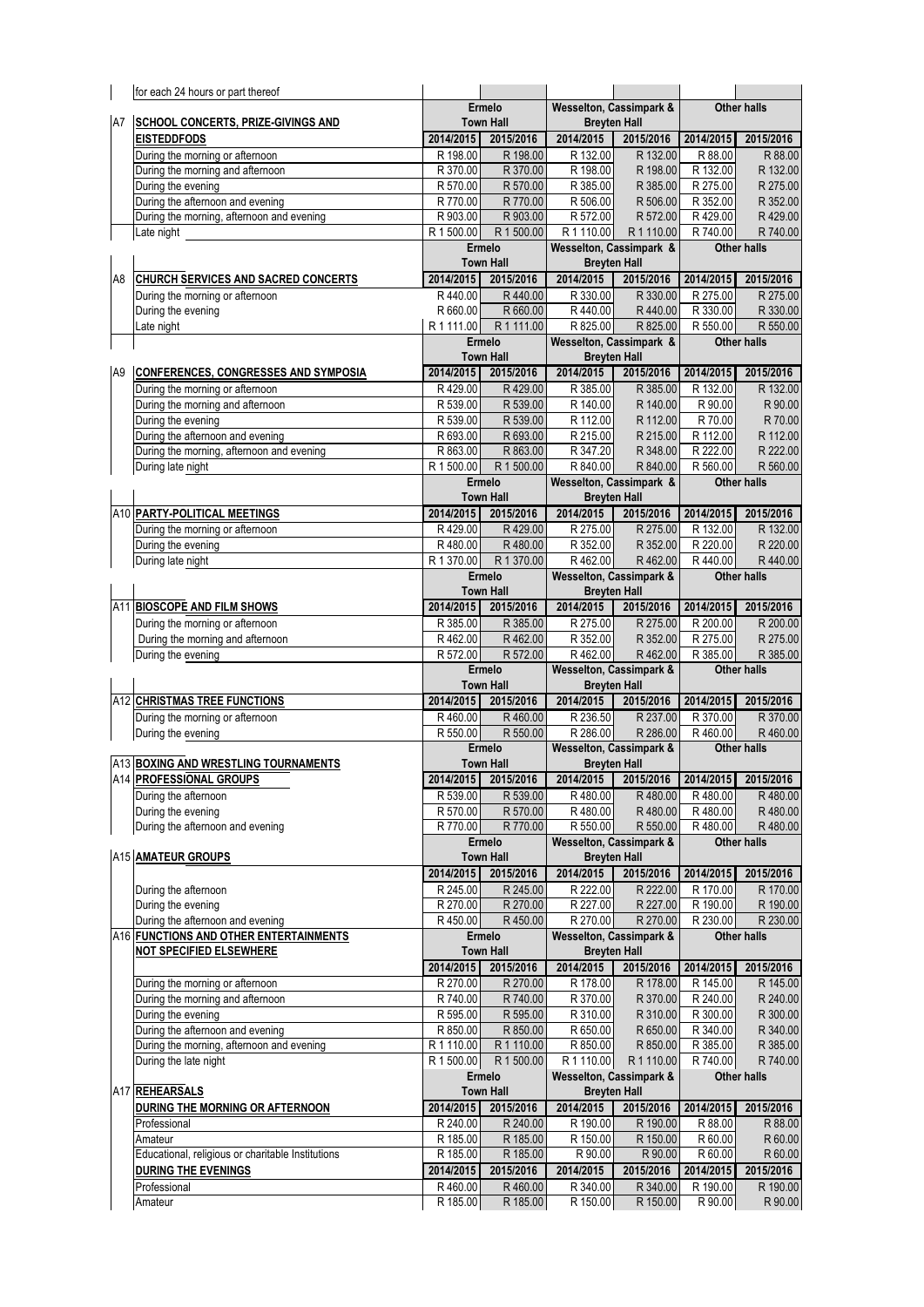|                | Educational, religious or charitable Institutions                                                 | R 165.00   | R 165.00                   | R 170.00                                       | R 170.00                                       | R 90.00            | R 90.00                                                                                               |  |
|----------------|---------------------------------------------------------------------------------------------------|------------|----------------------------|------------------------------------------------|------------------------------------------------|--------------------|-------------------------------------------------------------------------------------------------------|--|
|                | A18 ENTRANCE HALL: CIVIC CENTRE                                                                   |            |                            |                                                |                                                |                    |                                                                                                       |  |
|                | 2014/2015<br><b>GENERAL PURPOSES</b>                                                              |            |                            |                                                |                                                |                    | 2015/2016                                                                                             |  |
|                | During the morning or afternoon                                                                   |            |                            | R 170.00                                       |                                                |                    | R 170.00                                                                                              |  |
|                | During the morning and afternoon<br>During the evening                                            |            |                            | R 350.00<br>R425.00                            |                                                |                    | R 350.00<br>R425.00                                                                                   |  |
|                | During the afternoon and evening                                                                  |            |                            | R 640.00                                       |                                                |                    | R 640.00                                                                                              |  |
|                | During the morning, afternoon and evening                                                         |            |                            | R 780.00                                       |                                                |                    | R 780.00                                                                                              |  |
|                | For a continuous period of at least 24hours and                                                   |            |                            | R 1 020.00                                     |                                                |                    | R 1 020.00                                                                                            |  |
|                | longer, for each 24 hours or part thereof                                                         |            |                            |                                                |                                                |                    |                                                                                                       |  |
| $\overline{B}$ | HIRE OF FURNITURE AND EQUIPMENT                                                                   |            | Ermelo                     |                                                | Wesselton, Cassimpark &                        | <b>Other halls</b> |                                                                                                       |  |
|                | A REPAYABLE DEPOSIT IF THERE IS NO DAMAGE                                                         |            | <b>Town Hall</b>           |                                                | <b>Breyten Hall</b>                            |                    |                                                                                                       |  |
|                | When furniture and equipment are hired to                                                         | 2014/2015  | 2015/2016                  | 2014/2015                                      | 2015/2016                                      | 2014/2015          | 2015/2016                                                                                             |  |
|                | any organization, the following tariff will                                                       |            |                            |                                                |                                                |                    |                                                                                                       |  |
|                | be charged; (These tariff exclude                                                                 |            |                            |                                                |                                                |                    |                                                                                                       |  |
|                | transportation)<br>Tables, per table                                                              | R 170.00   | R 170.00                   | R 170.00                                       | R 170.00                                       | R 170.00           | R 170.00                                                                                              |  |
|                | Chairs, per chair                                                                                 | R 85.00    | R 85.00                    | R 85.00                                        | R 85.00                                        | R 85.00            | R 85.00                                                                                               |  |
|                | Bain-Marie per unit                                                                               | R 845.00   | R 845.00                   | R 845.00                                       | R 845.00                                       | R 845.00           | R 845.00                                                                                              |  |
|                | Vilt per length per occasion                                                                      | R 260.00   | R 260.00                   | R 260.00                                       | R 260.00                                       | R 260.00           | R 260.00                                                                                              |  |
|                | Stage                                                                                             | R 275.00   | R 275.00                   |                                                |                                                |                    |                                                                                                       |  |
| C1             | <b>BAR RIGHTS (ONLY WHEN ALCOHOLIC</b>                                                            |            | Ermelo                     | <b>Wesselton, Cassimpark &amp;</b>             |                                                |                    | <b>Other halls</b>                                                                                    |  |
|                | LIQUOR IS SOLD)                                                                                   |            | <b>Town Hall</b>           | <b>Breyten hall</b>                            |                                                |                    |                                                                                                       |  |
|                | During the duration of any function                                                               | R 680.00   | R 680.00                   | R425.00                                        | R425.00                                        | R420.00            | R420.00                                                                                               |  |
| C2             | <b>BAR RIGHTS (ONLY WHEN NO ALCOHOLIC</b>                                                         |            |                            |                                                |                                                |                    |                                                                                                       |  |
|                | LIQUOR IS SOLD)                                                                                   |            |                            |                                                |                                                |                    |                                                                                                       |  |
| D              | During the duration of any function<br><b>PREPARATION OF HALLS</b>                                | R 260.00   | R 260.00<br><b>Ermelo</b>  | R 170.00<br><b>Wesselton, Cassimpark &amp;</b> | R 170.00                                       | R 55.00            | R 55.00<br><b>Other halls</b>                                                                         |  |
|                |                                                                                                   |            | <b>Town Hall</b>           |                                                | <b>Breyten hall</b>                            |                    |                                                                                                       |  |
| D <sub>1</sub> | DURING THE MORNING AND                                                                            | 2014/2015  | 2015/2016                  | 2014/2015                                      | 2015/2016                                      | 2014/2015          | 2015/2016                                                                                             |  |
|                | <b>AFTERNOON</b>                                                                                  |            |                            |                                                |                                                |                    |                                                                                                       |  |
|                | Balls, dances and professional groups,                                                            | R 170.00   | R 170.00                   | R 170.00                                       | R 170.00                                       | R 55.00            | R 55.00                                                                                               |  |
|                | boxing and wrestling tournaments                                                                  |            |                            |                                                |                                                |                    |                                                                                                       |  |
|                | Wedding and other receptions, birthday                                                            | R 170.00   | R 170.00                   | R 140.00                                       | R 140.00                                       | R 55.00            | R 55.00                                                                                               |  |
|                | parties and other family or household assemblies,                                                 |            |                            |                                                |                                                |                    |                                                                                                       |  |
|                | Christmas tree functions, banquets, luncheons,                                                    |            |                            |                                                |                                                |                    |                                                                                                       |  |
|                | bazaars, shows, exhibitions, flower shows and                                                     |            |                            |                                                |                                                |                    |                                                                                                       |  |
|                |                                                                                                   |            |                            |                                                |                                                |                    |                                                                                                       |  |
|                | exhibitions, flower shows and mannequin parades                                                   |            |                            |                                                |                                                |                    |                                                                                                       |  |
|                | Educational, religious or charitable institutions or purposes                                     | R 170.00   | R 170.00                   | R 140.00                                       | R 140.00                                       | R 55.00            |                                                                                                       |  |
|                | All other reservations not specified elsewhere                                                    | R 220.00   | R 220.00<br>Ermelo         | R 170.00                                       | R 170.00                                       | R 140.00           | <b>Other halls</b>                                                                                    |  |
| D <sub>2</sub> | <b>DURING THE EVENING</b>                                                                         |            | <b>Town Hall</b>           |                                                | Wesselton, Cassimpark &<br><b>Breyten Hall</b> |                    |                                                                                                       |  |
|                |                                                                                                   | 2014/2015  | 2015/2016                  | 2014/2015                                      | 2015/2016                                      | 2014/2015          | 2015/2016                                                                                             |  |
|                | Balls, dances and professional groups,                                                            | R 170.00   | R 170.00                   | R 140.00                                       | R 140.00                                       | R 55.00            |                                                                                                       |  |
|                | boxing and wrestling tournaments                                                                  |            |                            |                                                |                                                |                    |                                                                                                       |  |
|                | Educational, religious or charitable institutions                                                 | R 170.00   | R 170.00                   | R 85.00                                        | R 85.00                                        | R 55.00            |                                                                                                       |  |
|                | Any other reservation not specified elsewhere                                                     | R 170.00   | R 170.00                   | R 85.00                                        | R 85.00                                        | R 55.00            |                                                                                                       |  |
|                |                                                                                                   |            | Ermelo                     |                                                | Wesselton, Cassimpark &                        |                    | <b>Other halls</b>                                                                                    |  |
|                |                                                                                                   |            | <b>Town Hall</b>           |                                                | <b>Breyten Hall</b>                            |                    |                                                                                                       |  |
| E              | <b>CLEANING OF HALLS ON SUNDAYS</b>                                                               | 2014/2015  | 2015/2016                  | 2014/2015                                      | 2015/2016                                      | 2014/2015          | 2015/2016                                                                                             |  |
|                | <b>AFTER FUNCTIONS</b>                                                                            | R 1 360.00 | R 1 360.00                 | R 680.00                                       | R 680.00                                       | R 350.00           |                                                                                                       |  |
|                | When the halls are cleaned on Sundays after<br>functions, a deposit is payable with the knowledge |            |                            |                                                |                                                |                    |                                                                                                       |  |
|                | that an amount of R75.00 per hour will be deducted                                                |            |                            |                                                |                                                |                    |                                                                                                       |  |
|                | from the deposit, to the maximum of the deposit                                                   |            |                            |                                                |                                                |                    |                                                                                                       |  |
| F              | <b>HIRE OF KITCHEN</b>                                                                            |            | Ermelo                     |                                                | Wesselton, Cassimpark &                        |                    | <b>Other halls</b>                                                                                    |  |
|                |                                                                                                   |            | <b>Town Hall</b>           |                                                | <b>Breyten Hall</b>                            |                    |                                                                                                       |  |
|                |                                                                                                   | 2014/2015  | 2015/2016                  | 2014/2015                                      | 2015/2016                                      | 2014/2015          | 2015/2016                                                                                             |  |
|                | If a portion of the kitchen is hired with any Hall                                                | R490.00    | R490.00                    | R 340.00                                       | R 340.00                                       | R 170.00           |                                                                                                       |  |
|                | If the kitchen as a whole is hired with any Hall                                                  | R 680.00   | R 680.00                   | R 510.00                                       | R 510.00                                       | R 350.00           |                                                                                                       |  |
|                |                                                                                                   |            | Ermelo<br><b>Town Hall</b> |                                                | Wesselton, Cassimpark &                        |                    | <b>Other halls</b>                                                                                    |  |
| G              | <b>DEPOSIT</b>                                                                                    | 2014/2015  | 2015/2016                  | 2014/2015                                      | <b>Breyten Hall</b><br>2015/2016               | 2014/2015          | R 55.00<br>R 140.00<br>R 55.00<br>R 55.00<br>R 55.00<br>R 350.00<br>R 170.00<br>R 350.00<br>2015/2016 |  |
|                | When a hall is hired for a ball, a dance,                                                         | R 1700.00  | R 1700.00                  | R 1 050.00                                     | R 1 050.00                                     | R 620.00           |                                                                                                       |  |
|                | a wedding or any other reception,                                                                 |            |                            |                                                |                                                |                    |                                                                                                       |  |
|                | a deposit shall be payable to the Council,                                                        |            |                            |                                                |                                                |                    |                                                                                                       |  |
|                | which deposit shall be retained by the                                                            |            |                            |                                                |                                                |                    |                                                                                                       |  |
|                | Council if the said ball, dance, wedding or                                                       |            |                            |                                                |                                                |                    |                                                                                                       |  |
|                | other reception is not terminated by                                                              |            |                            |                                                |                                                |                    | R 620.00                                                                                              |  |
|                | the time specified on the application                                                             |            |                            |                                                |                                                |                    |                                                                                                       |  |
|                | form<br>If event is to take place during late                                                     | R 850.00   | R 850.00                   | R 500.00                                       | R 500.00                                       | R 310.00           | R 310.00                                                                                              |  |